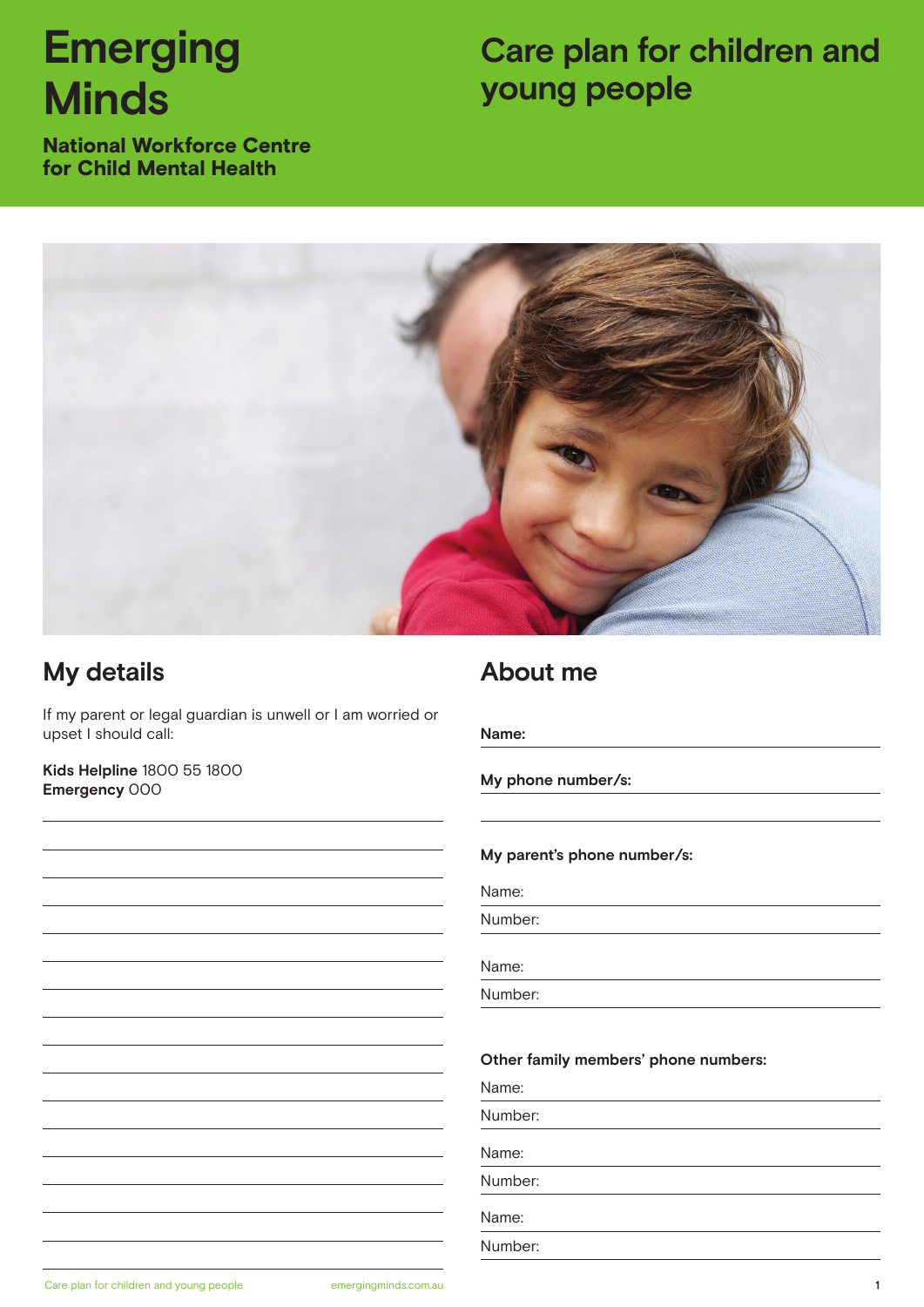| My address:                                  | If my parent or legal guardian gets unwell and I need<br>to stay with someone else for a while, it will be one of<br>these people:                                               |
|----------------------------------------------|----------------------------------------------------------------------------------------------------------------------------------------------------------------------------------|
|                                              | Name:                                                                                                                                                                            |
|                                              | Number:                                                                                                                                                                          |
| Date of birth:                               | Name:                                                                                                                                                                            |
|                                              | Number:                                                                                                                                                                          |
| Brothers' and sisters' names and ages:       | Name:                                                                                                                                                                            |
|                                              | Number:                                                                                                                                                                          |
|                                              | Name:                                                                                                                                                                            |
|                                              | Number:                                                                                                                                                                          |
|                                              | These people have agreed it is ok for me to stay with them.<br>O Yes O No                                                                                                        |
| My school/child care:                        | My parent has agreed it is ok for me to stay with them.                                                                                                                          |
| Name:                                        | O Yes O No                                                                                                                                                                       |
| Number:                                      | I know how to get there (e.g. bus, taxi, getting picked up).<br>O Yes O No                                                                                                       |
| Please ask to speak to:                      | My parent knows how to contact me if I am there.                                                                                                                                 |
| Year/grade:                                  | O Yes O No                                                                                                                                                                       |
| My doctor's name and phone number:           | Things I will take with me if I am staying away from home:<br>E.g. favourite clothes, a family photo, school bag, school<br>books, school uniform, my own pillow, favourite toy, |
| Name:                                        | toothbrush, diary, music.                                                                                                                                                        |
| Number:                                      |                                                                                                                                                                                  |
| Name:                                        |                                                                                                                                                                                  |
| Number:                                      |                                                                                                                                                                                  |
|                                              |                                                                                                                                                                                  |
| My Medicare number:                          |                                                                                                                                                                                  |
| My medication (if I take any):               | When I am worried or upset you will notice that I:                                                                                                                               |
|                                              |                                                                                                                                                                                  |
|                                              |                                                                                                                                                                                  |
|                                              |                                                                                                                                                                                  |
|                                              |                                                                                                                                                                                  |
|                                              |                                                                                                                                                                                  |
| My allergies:                                |                                                                                                                                                                                  |
|                                              |                                                                                                                                                                                  |
|                                              | Please help me to feel supported by:                                                                                                                                             |
|                                              |                                                                                                                                                                                  |
|                                              |                                                                                                                                                                                  |
|                                              |                                                                                                                                                                                  |
| Illnesses or special conditions that I have: |                                                                                                                                                                                  |
|                                              |                                                                                                                                                                                  |
|                                              |                                                                                                                                                                                  |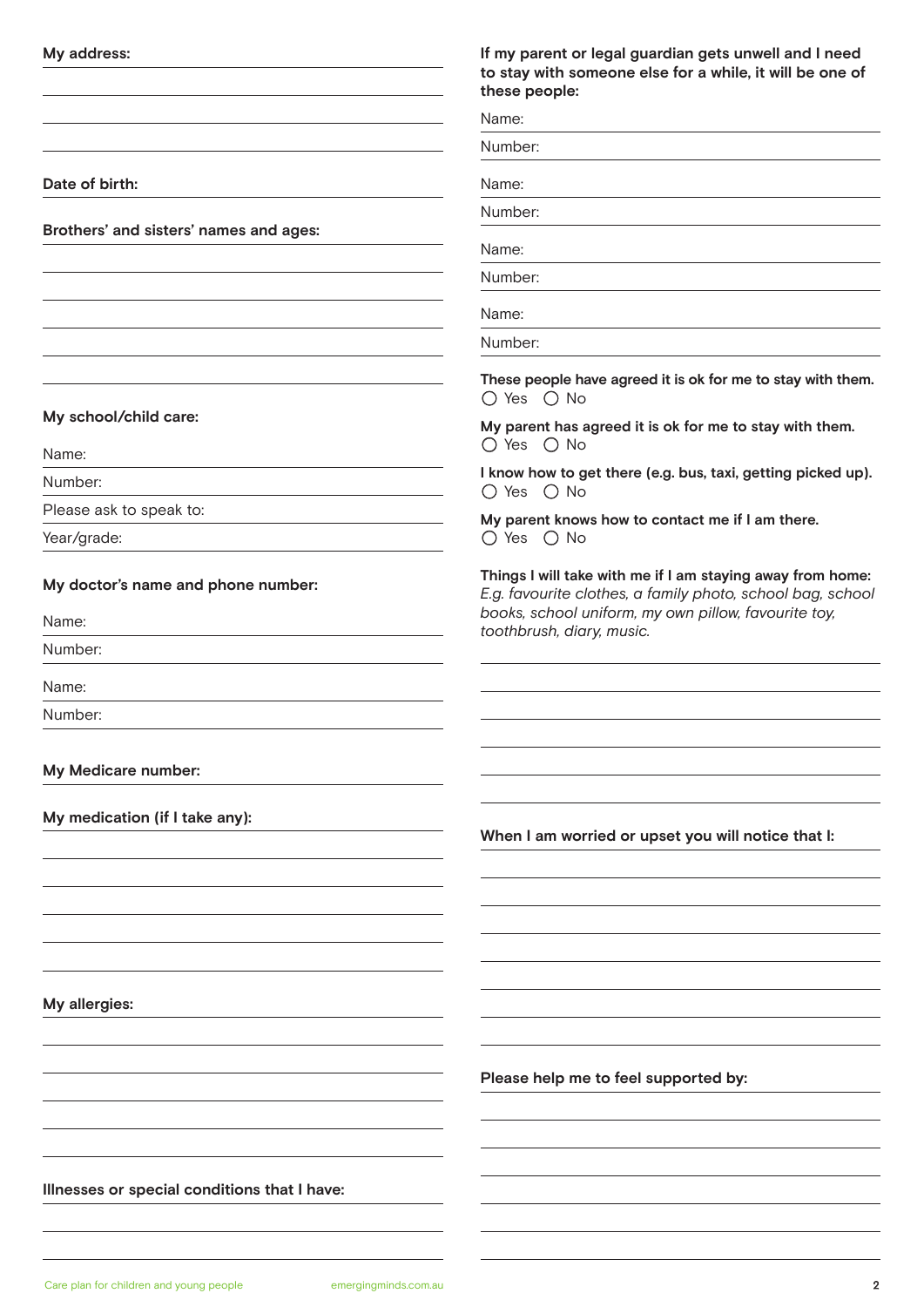| <b>Things I like and dislike</b>                                                 | My favourite TV shows and movies: |
|----------------------------------------------------------------------------------|-----------------------------------|
| Here is some information about what I like:                                      |                                   |
| My favourite and/or disliked foods/drinks:                                       |                                   |
|                                                                                  |                                   |
|                                                                                  | My favourite books or magazines:  |
| My hobbies and stuff I like to do to relax:                                      |                                   |
|                                                                                  |                                   |
|                                                                                  |                                   |
|                                                                                  | My favourite music or bands:      |
| The things I dislike or may make me worried, frightened<br>or upset:             |                                   |
|                                                                                  |                                   |
|                                                                                  |                                   |
|                                                                                  | My favourite sports or teams:     |
| My cultural or religious customs (e.g. do you go to<br>church? When and where?): |                                   |
|                                                                                  |                                   |
|                                                                                  |                                   |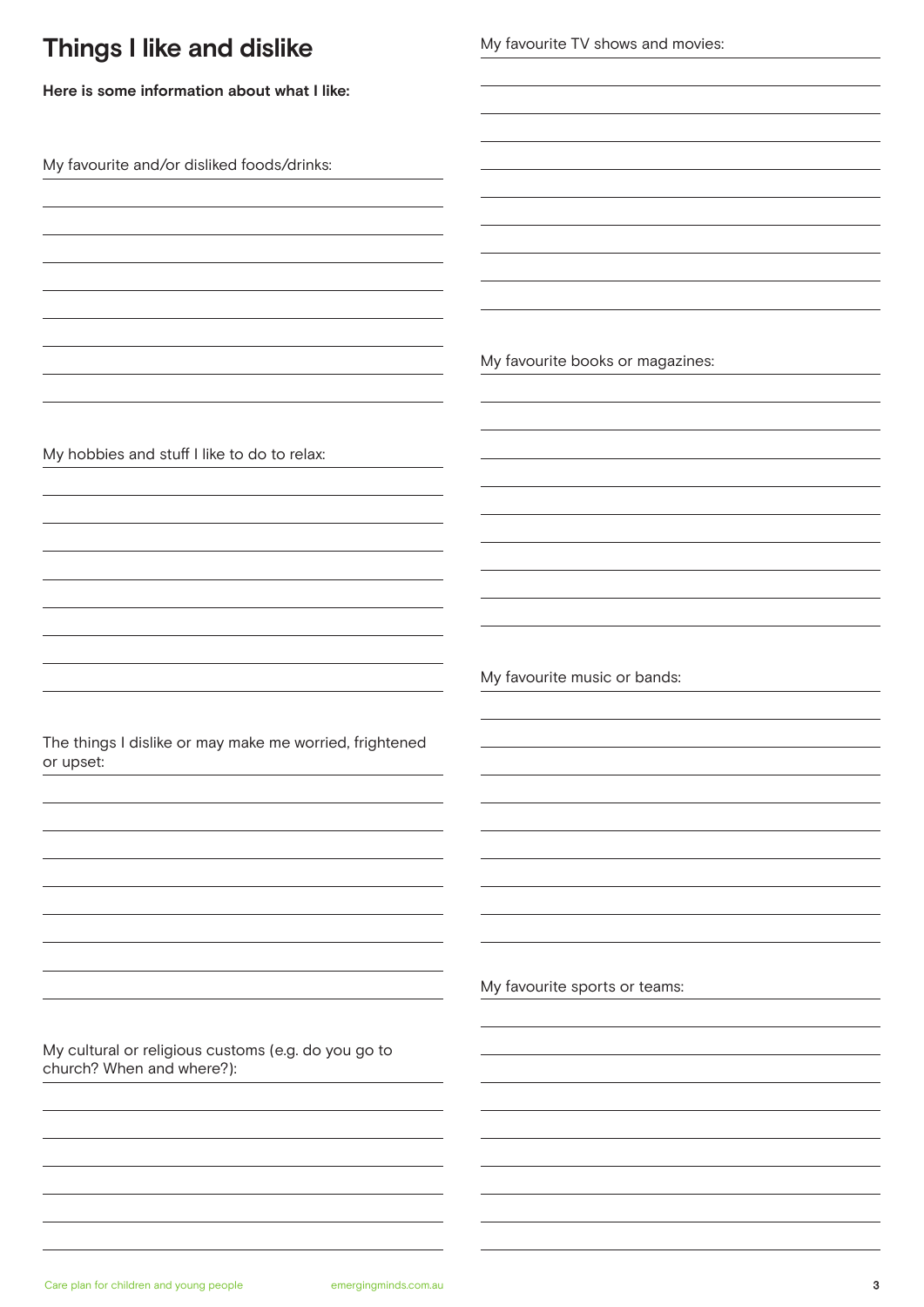### **Organising my week**

**Here is a calendar to fill in the things you do each week (e.g. after school activities, seeing friends, appointments, etc.):**

#### **Thursday:**

| Afternoon:<br>Evening:<br>Friday:<br>Morning:<br>Afternoon:<br>Evening:<br>Saturday:<br>Morning:<br>Afternoon:<br>Evening:<br>Sunday:<br>Morning:<br>Afternoon: |  |
|-----------------------------------------------------------------------------------------------------------------------------------------------------------------|--|
|                                                                                                                                                                 |  |
|                                                                                                                                                                 |  |
|                                                                                                                                                                 |  |
|                                                                                                                                                                 |  |
|                                                                                                                                                                 |  |
|                                                                                                                                                                 |  |
|                                                                                                                                                                 |  |
|                                                                                                                                                                 |  |
|                                                                                                                                                                 |  |
|                                                                                                                                                                 |  |
|                                                                                                                                                                 |  |
|                                                                                                                                                                 |  |
|                                                                                                                                                                 |  |
|                                                                                                                                                                 |  |
|                                                                                                                                                                 |  |
|                                                                                                                                                                 |  |
|                                                                                                                                                                 |  |
|                                                                                                                                                                 |  |
|                                                                                                                                                                 |  |
|                                                                                                                                                                 |  |
|                                                                                                                                                                 |  |
|                                                                                                                                                                 |  |
|                                                                                                                                                                 |  |
|                                                                                                                                                                 |  |
|                                                                                                                                                                 |  |
|                                                                                                                                                                 |  |
|                                                                                                                                                                 |  |
|                                                                                                                                                                 |  |
|                                                                                                                                                                 |  |
|                                                                                                                                                                 |  |
|                                                                                                                                                                 |  |
|                                                                                                                                                                 |  |
|                                                                                                                                                                 |  |
|                                                                                                                                                                 |  |
|                                                                                                                                                                 |  |

Morning:

**Monday:** Morning:

Afternoon:

Evening:

**Tuesday:** Morning:

Afternoon:

Evening:

Afternoon:

**Wednesday:**

Evening: